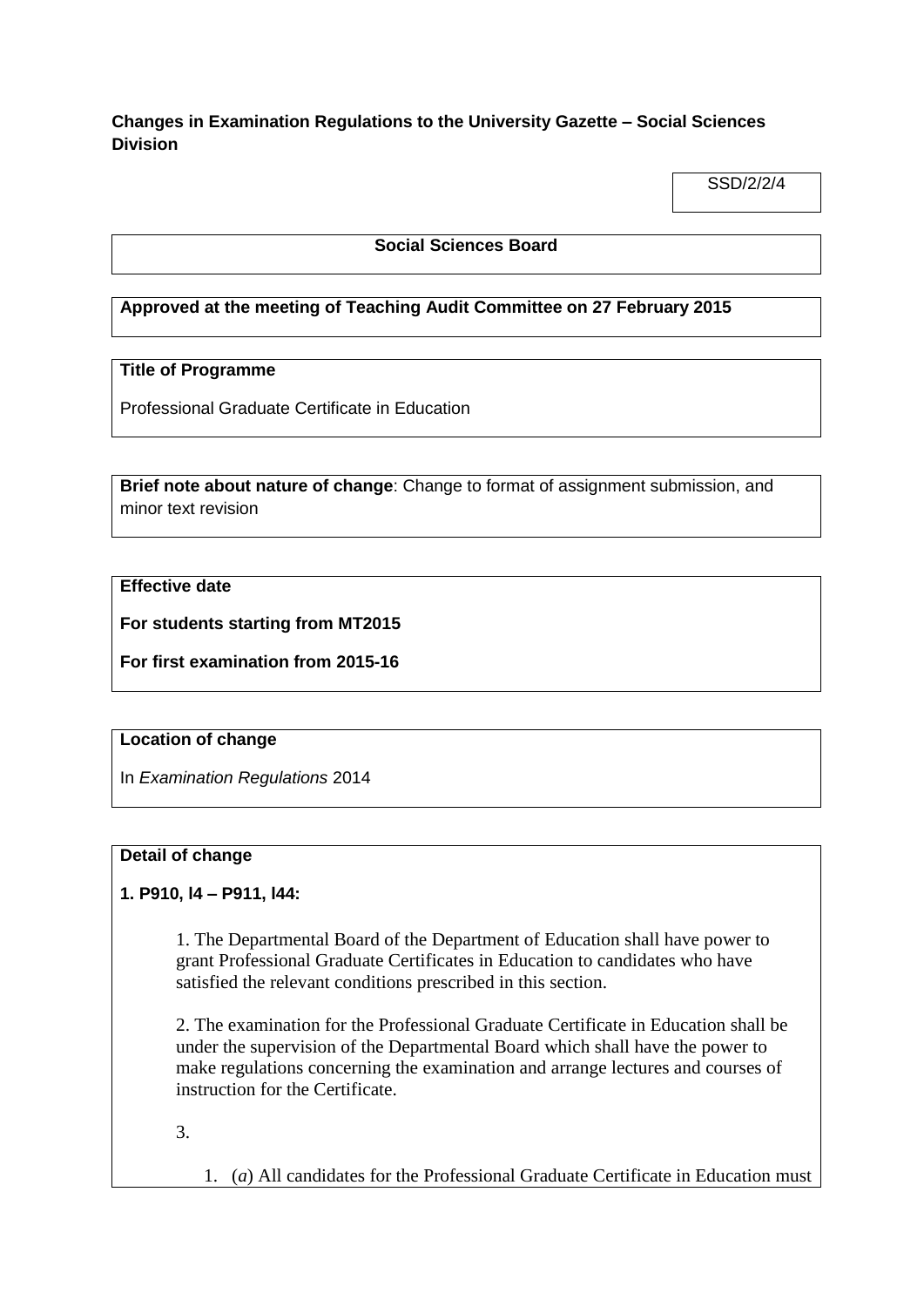have obtained on entry to the course a grade C or above in GCSE English Language and in GCSE Mathematics, or their equivalent.

2. (*b*) All candidates must be graduates. They should normally have at least a good upper second class degree in a subject appropriate for the curriculum area to which they are applying.

4. After admission as a certificate student, a candidate must have kept statutory residence and pursued a course of study in Oxford for at least three terms before taking the examination.

5. A student reading for the Professional Graduate Certificate in Education, who is not a graduate of the University, may wear the same gown as that worn by Students reading for the degree of Doctor of Philosophy.

# **Special Regulations**

#### 1. *Course*

(*a*) The course will consist of lectures, tutorials, seminars and classes in the theory and practice of education, together with a serial placement and two extended periods of practical experience in schools or other educational settings.

(*b*) The subjects of the course of study are as follows: *Curriculum studies*  related to the professional knowledge, understanding and skills required for teaching a specific subject across the 11-18 age range: the place of the subject in the school curriculum; the establishment and maintenance of a purposeful learning environment; lesson planning, teaching, and evaluation; formative and summative assessment; the promotion of young people's health and well-being; professional team work and collaboration. In each of the seven subjects offered (English, Geography, History, Mathematics, Modern Foreign Languages, Religious Education and Science) an integrated programme requires students to set theoretical and research-based understandings alongside classroom observation and teaching experience, subjecting both the educational theory and the practice to rigorous critical evaluation. *A Professional Development Programme* presented through an integrated programme taught within the University and across the partnership schools, concerned with issues of policy and professional practice which transcend individual subjects. This programme is structured around a number of core themes which include: the changing nature of education and the role of schools; the developing school curriculum (secondary phase) and assessment; adolescence; learners and learning; inclusion and issues of social justice; teacher professionalism and collaborative working. It also includes training in research methods appropriate to the conduct of small scale practitioner research studies. *School Experience* The course includes 120 days' experience in a school or other educational setting nominated for this purpose by the Department of Education.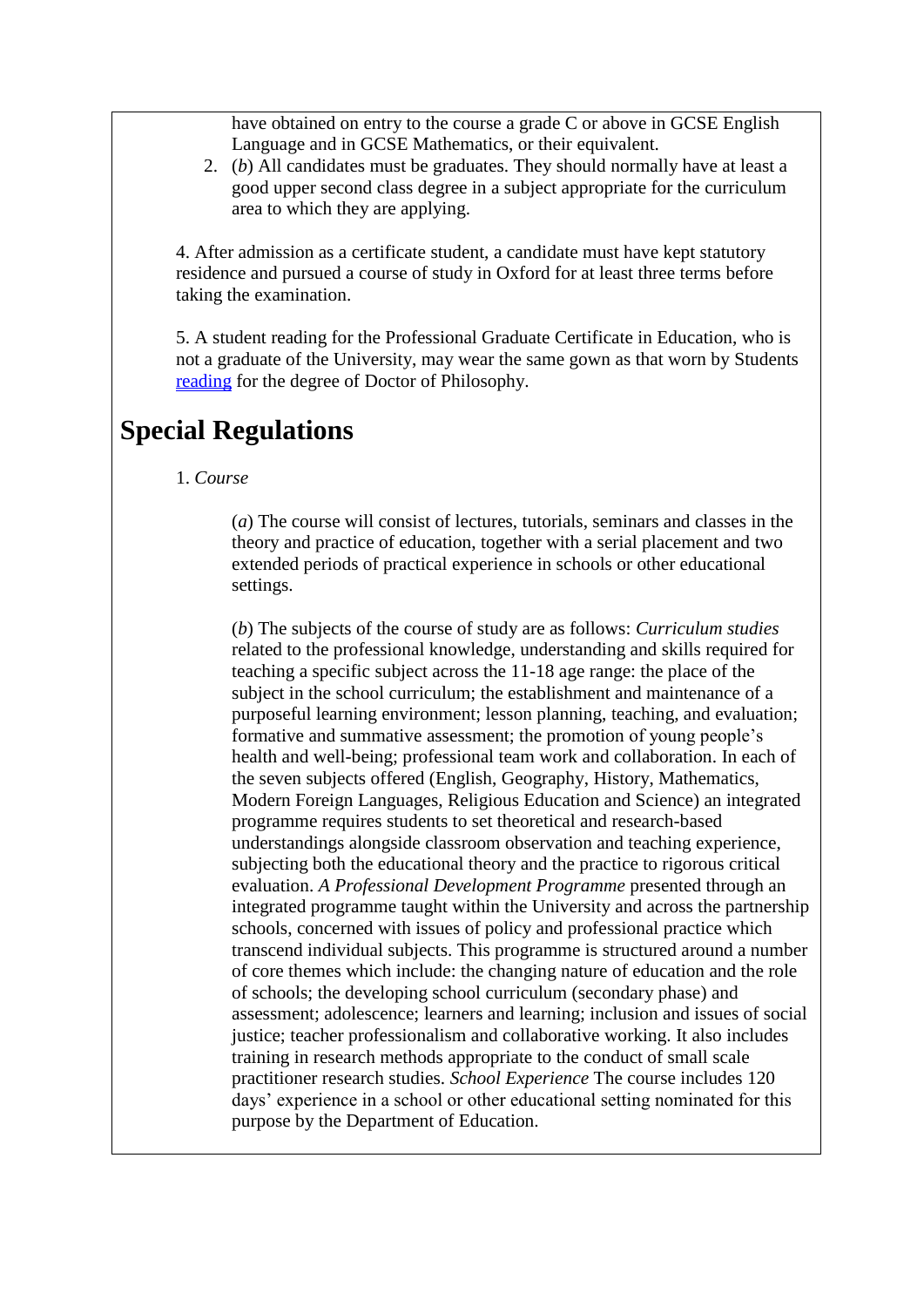#### 2. *Examination*

Every candidate will be required to satisfy the examiners in the following:

(*a*) an assignment of 4,000 to 5,000 words (including footnotes/endnotes but excluding appendices, references or bibliography) on an issue of professional practice which transcends individual subjects. Two typewritten/wordprocessed copies of the assignment must be delivered to One electronic copy of the assignment (in a software format available in the department) must be submitted online to a digital address provided by the PGCE Examiners,  $e/e$ the PGCE Course Administrator, Department of Education, 15 Norham Gardens, Oxford OX2 6PY at such dates and times as the examiners shall determine. Both copies of the assignment should be anonymous except for the candidate number.

(*b*) two curriculum assignments of 4,000-5,000 words each (including footnotes/endnotes but excluding appendices, references or bibliography), related to the theory and practice of teaching and learning within the candidate's own subject discipline. Two typewritten/word-processed copies of each assignment must be delivered to One electronic copy of the assignment (in a software format available in the department) must be submitted online to a digital address provided by the PGCE Examiners,  $e/e$ the PGCE Course Administrator, Department of Education, 15 Norham Gardens, Oxford OX2 6PY at such dates and times as the examiners shall determine. Both copies of each assignment should be anonymous except for the candidate number

(*c*) an assessment of the candidate's professional attributes, knowledge, understanding and skills in relation to the Teachers Standards as determined by the Department for Education. This assessment is carried out by persons representing both the University and its partnership schools who are appointed for this purpose by the Departmental Board of the Department of Education.

Details of submission deadlines for the assignments set out under (*a*) and (*b*) above and of the deadlines for the assessment of candidate's professional attributes, knowledge, understanding and skills as set out in (*c*) above shall be published annually in the PGCE course handbook distributed to candidates at the start of the course. The determination of any candidate's fitness to teach during the course of the Professional Certificate of Education programme must be carried out in accordance with the Regulations for procedures concerning fitness to teach during the PGCE programme published annually in the PGCE course handbook and made available to students on the first day of the PGCE term. Candidates may also be called for viva voce examination. Candidates who fail the examination may apply to the Departmental Board to be re-examined on not more than one occasion which should normally be within one year of their initial failure. Candidates who fail to satisfy the examiners in 2(*c*) above shall not be granted permission to re-enter for the examination.